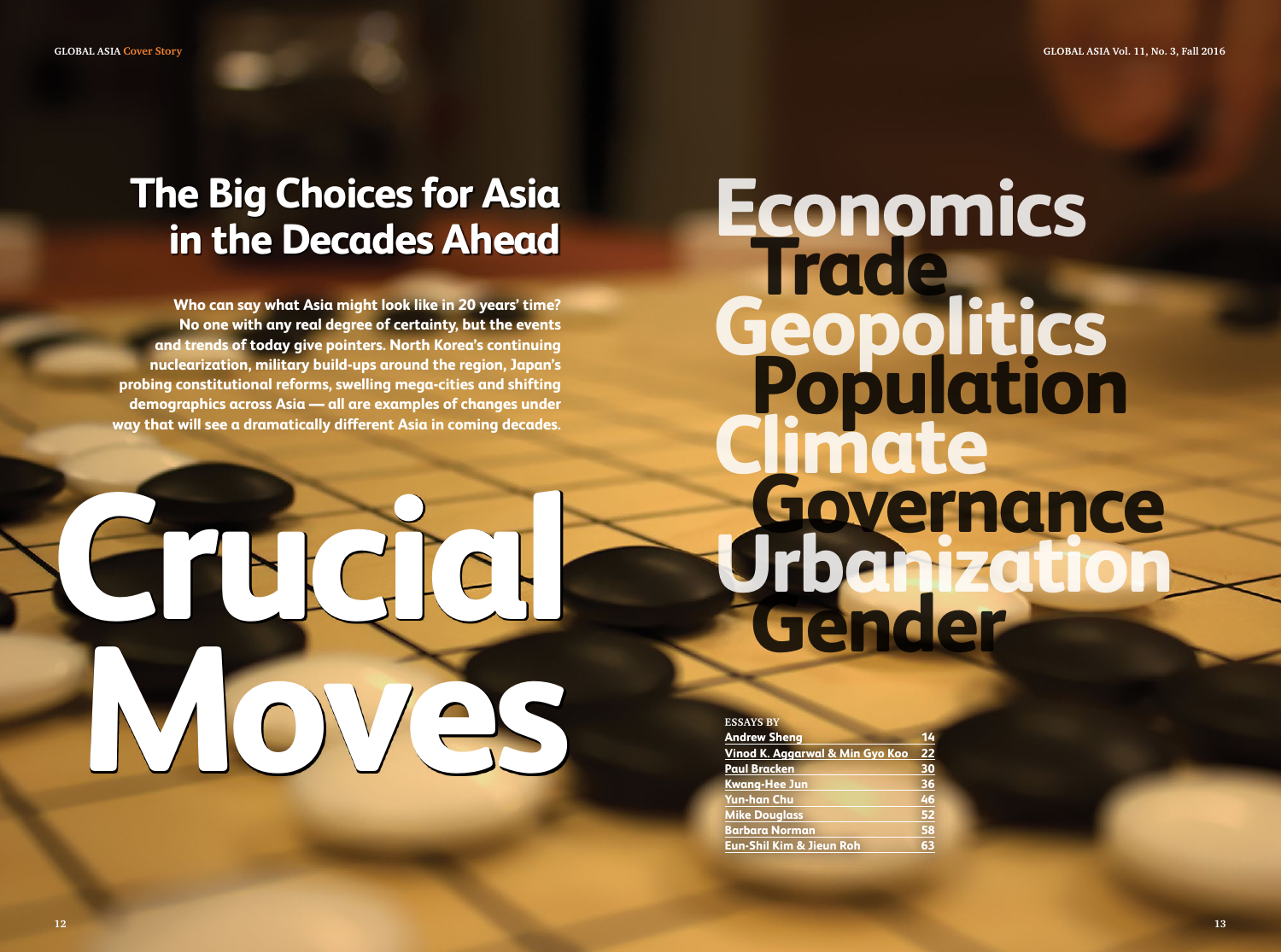

### **How Do the Millennials See It? The Future of Democracy, Legitimacy and Governance in Asia By Yun-han Chu**

**The limited, fitful spread of democracy in Asia following the Second World War encouraged Western liberals to believe the region was destined to adopt Western democratic governance standards.** 

**But the capacity of many Asian economies to deliver prosperity without democracy has fueled a fundamental debate. Asian millennials are now weighing in on that debate.** 

**They are open to liberal democracy, but not committed to it. They value what political systems deliver more than their underlying normative principles. This will have a profound effect on Asia's political future, writes Yun-han Chu.**

LAST NEW YEAR'S EVE, the American political scientist Francis Fukuyama wrote in a commentary in Singapore's *Strait Times*: "As 2016 begins, an historic contest is under way, largely hidden from public view, over competing Chinese and Western strategies to promote economic growth. The outcome of this struggle will determine the fate of much of Eurasia in the decades to come." <sup>1</sup> Indeed, no one is more qualified than Fukuyama to proclaim that we are witnessing the end of "the-end-of-history" triumphalism, just as the global economy is still struggling with the downward pressure and contagion of deflation spreading from Japan and the EU to the rest of the world, eight years after Asia was hit by the worst economic crisis since the Great Depression. For decades, liberal democracy has been extolled as the best system of governance to have emerged out of the long experience of history. Today, such a confident assertion is far from self-evident. Democracy, in crisis across the West, must redeem itself.

The momentum of the so-called third wave of democratization ran out of steam well before the 2008-2009 global financial crisis. As Larry Diamond astutely observed, the world slipped into a democratic recession at the turn the century.<sup>2</sup> In the first 15 years of this new century, the rate of democratic breakdown has been substantially higher than in the preceding decade and a half. A majority of young democracies that emerged during the third wave remain unstable and illiberal, if they remain democratic at all.<sup>3</sup> East Asia was not immune from democratic backsliding, sometimes in the form of military coups, as in Thai-

**1** Francis Fukuyama, "Exporting the Chinese model," *The Straits Times*, Dec. 30, 2015. **2** Larry Diamond, "The Democratic Rollback," *Foreign Affairs*, March-April, 2008. **3** Larry Diamond, "Facing up to the Democratic Recession," *Journal of Democracy*, Vol. 26 No. 1 (January 2015): 141-154.

**4** Roberto Stefan Foa and Yascha Mounk, "The Democratic Disconnect," *Journal of Democracy*, Vol. 27, No. 3 (July 2016): 5-17. **5** Jacob S. Hacker and Paul Pierson, *Winner-Take-All Politics: How Washington Made the Rich Richer — and Turned Its Back on the Middle Class* (Simon & Schuster, 2011).

have gone through subtle and incremental degradations of democratic rights, as in Cambodia under Prime Minister Hun Sen and the Philippines under presidents Gloria Macapagal Arroyo and more recently Rodrigo Duterte, who vows to be a "dictator" against "evil."

Over the last decade, the allure of Western-style liberal democracy has significantly declined in the eyes of the Asian elite and citizens alike. The reality of contemporary democracies looks far less appealing than the end-ofhistory story might suggest. The incapacity of Western governments to make necessary decisions and take actions in a timely manner poses significant questions about their effectiveness in relation to Asian countries. Scholars and others have picked up on many worrisome signs of democratic deconsolidation. In the West, citizens are losing trust in key democratic institutions; are more willing to jettison institutions and norms that have traditionally been regarded as central components of democracy; and are increasingly attracted to alternative regime forms.4

In many established democracies in the West, there is a return to the staggering scale of economic inequality last seen during the "Gilded Age" of the late 19<sup>th</sup> and early 20<sup>th</sup> centuries in the US, fueled by the vast political power that the wealthy have to control executive, legislative and regulatory activity. In turn, the concentration of resources at the top leads to an even more disproportionate influence by wealthy elites over public life, fueling further discontent at the gap between public policies and public preferences. Elected representatives are increasingly unable to represent the views of the people, and politics has become a game for the rich and powerful.<sup>5</sup>

At the same time, East Asian authoritarian and semi-democratic regimes remain fierce competitors to democracies, with Singapore being nota-

land in 2006 and 2014. In other instances, they bly the most economically developed authoritarian state ever. China is also on the list of countries with large middle classes and authoritarian regimes. The resiliency of the Chinese communist regime and the economic ascendance of China have made the region's overall environment much more hospitable for non-democratic regimes.

With the shift of economic gravity away from the United States and Japan to China, East Asia has become one of the few regions in the world where the characteristics of political systems pose no barrier to trade and investment, and is becoming perhaps the only region in the world where newly democratized countries are economically integrated with and dependent on nondemocratic systems. China has rapidly emerged not only as the region's locomotive of economic growth, but also as the principal architect of regional integration and new rules of economic engagement, most notably with the launch of the "One Belt, One Road" initiative and the Asia Infrastructure Investment Bank (AIIB). In a nutshell, history is no longer loading the dice in favor of Western-style liberal democracies.

Even at the height of third-wave democratization, East Asia defied the global trend. Between 1986 and 2015, among the 18 sovereign states and autonomous territories in the region, only five countries — the Philippines, South Korea, Taiwan, Mongolia and Indonesia — made successful transitions to democracy. Meanwhile, most of the region's authoritarian regimes have survived the global tidal wave toward democracy, and much of East Asia today is still governed by non- and semi-democratic regimes that have displayed great resilience. They are seemingly capable of coping with the multiple challenges brought about by complex economies, diverse interests, the Internet revolution and globalization. In the ideological arena, sustained interest in the debate over "Asian values" as well as the "Beijing Consen-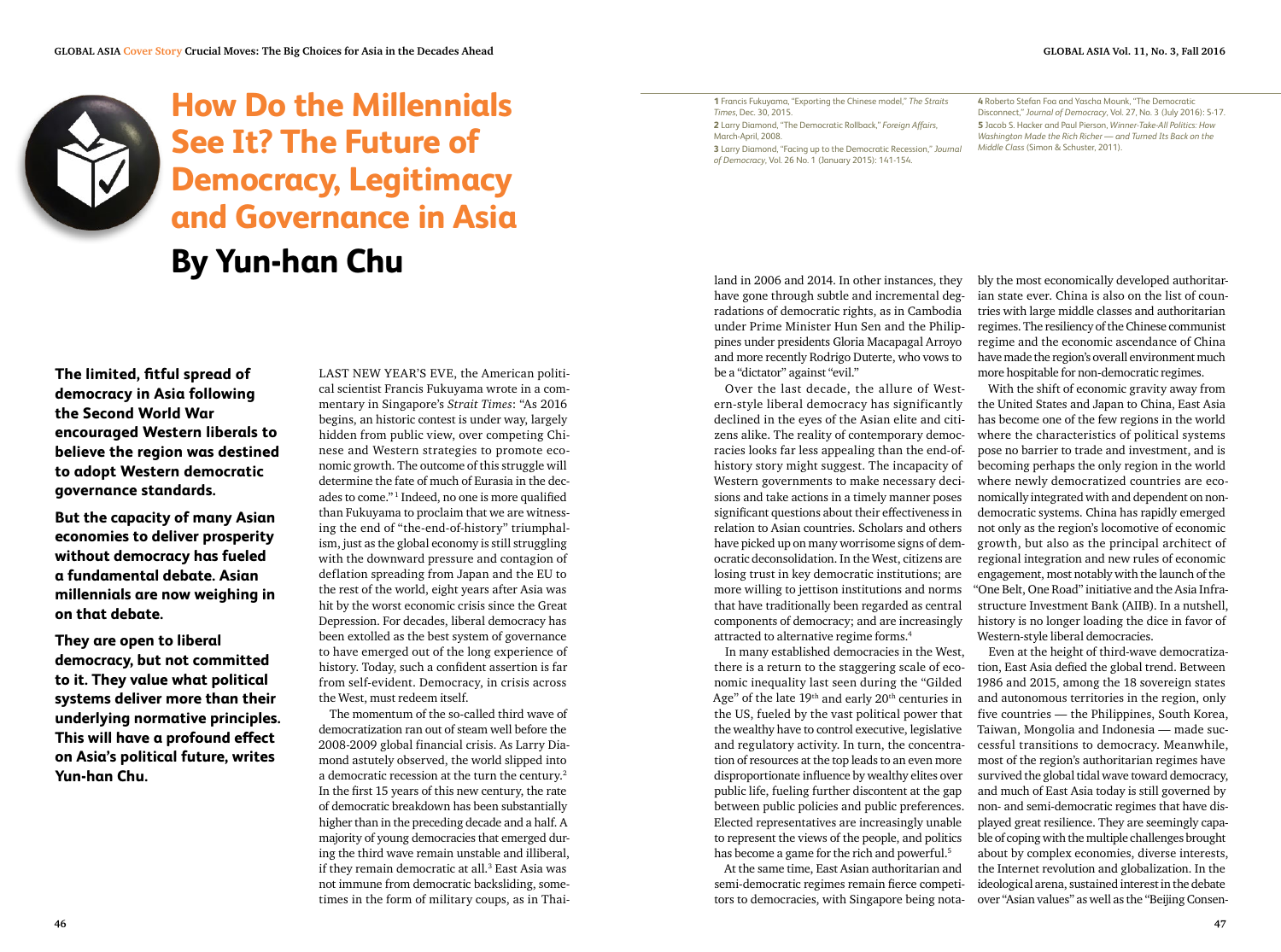**6** Yun-han Chu, Hsin-Hsin Pan and Wen-Chin Wu. "Regime Legitimacy in East Asia: Why Non-Democratic States Fare Better than Democracies," *Global Asia*, 10(3) (November 2015): 98-105.

#### **figure 1 Perception of income distribution**

Source: Asian Barometer Survey Wave IV



sus" (as opposed to the Washington Consensus) among Asian elites suggests that liberal democracy has not yet firmly established itself.

While most of the region's democracies do not face any imminent existential crisis, they suffer from a fragile foundation of legitimacy. According to the Asian Barometer Survey, the level of diffuse regime support in Japan, South Korea, Taiwan, Mongolia and the Philippines have been consistently lower than that of the authoritarian and semi-authoritarian regimes. Distrust of democratic institutions is widespread. In all East Asian democracies except Indonesia, most citizens dismissed the trustworthiness of what are arguably the two key institutions of representative democracy, political parties and parliaments. Compared with democracies in the region, non-democratic countries are also found to be enjoying higher popular ratings of government responsiveness.6

Democracies have failed to win over the hearts of many Asian citizens because oftentimes political polarization, elite infighting, partisan gridlock and corruption scandals have debilitated governments. Many citizens have withdrawn their support for democratic government because it fails to deliver an acceptable level of good governance in terms of rule of law, controlling corruption, impartiality and fair treatment, the provision of a social safety net and being responsive to the needs of citizens. Many nondemocracies in East Asia also enjoy a higher level of popular support due to the fact that they have become a vibrant force in driving regional development, while democracies show signs of languishing. For three consecutive decades, Japan, the only long-established democracy in the region, has been trapped in a loss of vision and adaptability in an age of digital revolution and globalization. Taiwan has been struggling with a crisis over national identity, an aging population, wage stagnation, dwindling fiscal resources and an escalation of political tension in the Taiwan Strait — and it still lacks a clear strategy to consolidate its niche in the global economy.



#### **figure 2 regime support and perception of unfairness in income distribution** Source: Asian Barometer Survey Wave IV

One of the most corrosive forces undermining the legitimacy of Asian democracies is the widening gap between the rich and poor. While glaring income inequality is a source of popular discontent everywhere, this explosive issue has reached a boiling point primarily in Asian democracies. As Figure 1 shows, the proportion of respondents in the Asian Barometer Wave IV survey who believe that their country's income distribution is unfair has reached an astonishing level — almost 80 percent in Mongolia and Taiwan, more than 70 percent in South Korea and Myanmar, and roughly two-thirds in the Philippines and Japan. The comparable numbers in Thailand, Vietnam and Singapore, in contrast, are below 40 percent, with the remaining countries straddled somewhere in between. In addition, there is a clear inverse linear relationship between the level of regime support and the perceived unfairness of income distribution. As Figure 2 shows, the higher the perception of unfairness, the lower the support for the regime.

#### **Democracy stalled**

Many forces operating at the regional and global level have not been conducive to democratic consolidation and expansion in East Asia. First, the neoliberal economic reform that came with democratization and its overarching guiding ideology have deprived the state bureaucracy in Asia's young democracies of the necessary policy instruments and/or the steering capability to facilitate industrial upgrading and arrest the trend toward growing income inequality. At the same time, in virtually all Asian societies, globalization and economic integration have strengthened the position of the transnational economic elite and shifted the balance of power in society at the expense of labor, farmers, the middle class and local communities.

Much like their counterparts in other regions of the world, Asian democracies also suffered from a hollowing out of democratic sovereignty as the power of making the most important decisions and rules is either transferred to suprana-